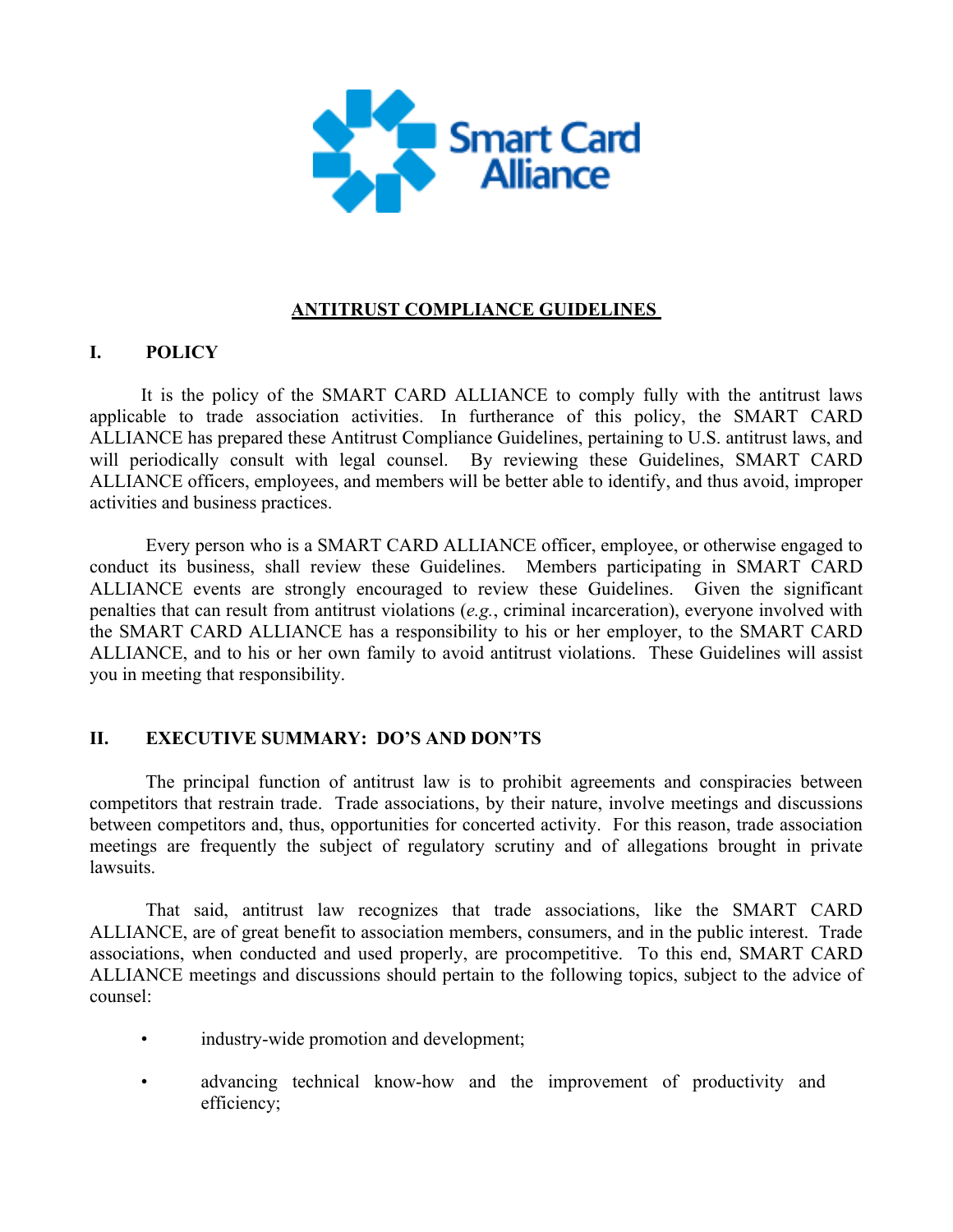- increasing the market acceptance of smart card technology;
- commenting or providing input on industry standards documents;
- industry standards setting, with the caveat that standards must not unreasonably exclude competition and should be reviewed by counsel;
- historical and forecast market data on a general *(i.e.*, non-specific company) basis;
- legal issues which affect, or which may affect, the whole industry;
- aggregated cost and pricing trends, with the assistance of a third party and supervision of counsel;
- the policies, laws, and pending legislation of federal and state governments, including industry lobbying efforts.

Not all agreements between competitors are unlawful. However, certain types of agreements are viewed as so pernicious to competition that that they are deemed automatically, or *per se*, unlawful. Under no circumstances should SMART CARD ALLIANCE members discuss, much less agree, to engage in any of the following activities with their competitors:

- to divide-up customers, either specific customers or types of customers;
- to divide-up territories or geographical markets;
- to divide-up types of businesses, product-lines, or product markets;
- to agree on prices or terms on which to supply customers, either current or future;
- to agree on prices or terms on which to do business with suppliers;
- to agree on how and whether a competitive bid will be submitted for a particular contract or project;
- to agree on, or coordinate on, the price of a competitive bid;
- to boycott certain customers or suppliers;

<u> 1989 - Johann Stein, marwolaethau a bh</u>

• to impede the entry of a new arrival in the market.<sup>1</sup>

The above activities should not be discussed at either formal or informal meetings at SMART CARD ALLIANCE events. If a SMART CARD ALLIANCE officer or employee is present at a meeting where a discussion implicates these activities, he or she will request that the discussion cease. Members who are present at a discussion involving these activities should also request that the

<sup>&</sup>lt;sup>1</sup> These types of agreements may be lawful in very limited circumstances when an ancillary to a broader arrangement (*e.g.*, as part of a legitimate joint venture or an asset sale). Such arrangements should be reviewed by antitrust counsel.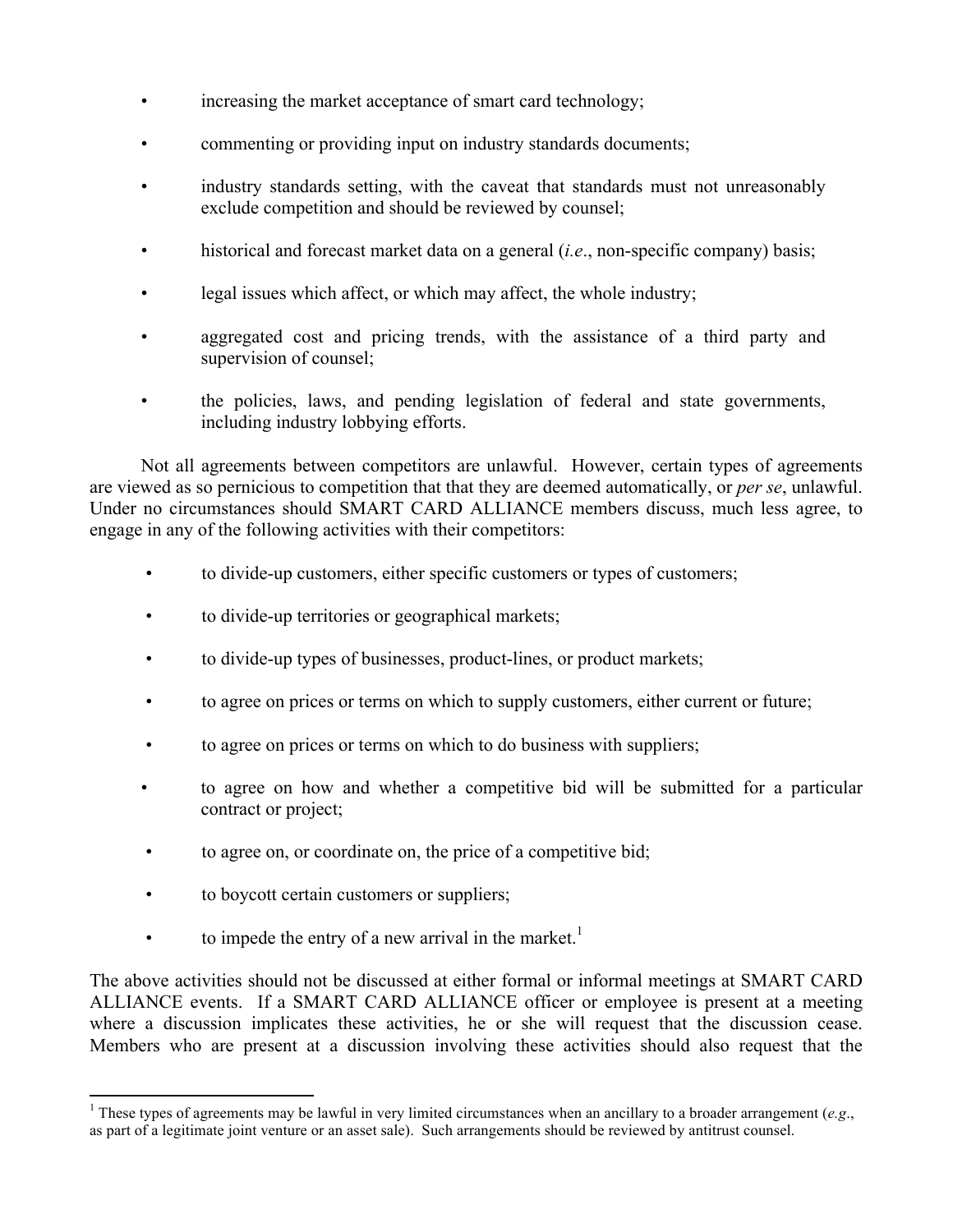discussion cease, and report the discussion to the SMART CARD ALLIANCE and to his or her own employer.

### **III. BASIC PRINCIPLES OF UNITED STATES ANTITRUST LAW**

This section of the Guidelines provides you with an overview of U.S. antitrust law. The purpose is not to transform you into an antitrust lawyer, but to give you basic information so that you can better identify antitrust violations, and understand the means by which they are enforced and the consequences of a violation.

Please note, this overview is necessarily brief. Antitrust analysis is highly dependent on individual facts. Do not assume that because a company in another market was able to engage in certain conduct that you can do the same. Consult a qualified attorney experienced in antitrust issues - and consult with the SMART CARD ALLIANCE with respect to issues that pertain to its events and programs. The risks associated with antitrust violations are too great to make a mistake.

## **A. The Purpose Of Antitrust Law**

Over a century ago, concerned with the alarming control that businesses such as John D. Rockefeller's Standard Oil monopoly were exercising over the United States economy, Congress enacted statutes designed to ensure fair competition. Also, similar antitrust laws, have now been adopted by every state. The antitrust laws have been called the "Magna Carta" of free enterprise and are designed to prevent any competitor from unfairly gaining market power or from leveraging that power for anti-competitive purposes. The premise of the antitrust laws is that consumers benefit when there is full and fair competition.

Thus, the antitrust laws forbid competitors from engaging in cartel-like behavior such as price fixing and forbid competitors from unfairly exercising market leverage to raise prices or exclude competition. State and federal antitrust laws accomplish this by (1) forbidding agreements among competitors that unreasonably restrain trade, (2) forbidding monopolists or potential monopolists from unfairly gaining market share or unfairly exercising market leverage, and (3) preventing mergers and acquisitions when the effect of those combinations may be to lessen competition.

# **B. The Enforcement Of The Antitrust Laws**

*Government Enforcement*. The antitrust laws can be enforced by the federal or state governmental authorities. The government can seek either civil or criminal penalties against those who violate the law. Substantial fines can be assessed, and, in extreme cases, officers or employees can be sent to prison. The government may also seek injunctive relief to halt an allegedly illegal activity or to impose limits on a company's operations.

*Private Enforcement***.** Private parties injured by reason of the antitrust laws may sue and recover triple the amount of their actual damages plus attorneys fees and costs. These suits may be brought in federal or state courts. Antitrust litigation, even when successful, is extremely timeconsuming and expensive.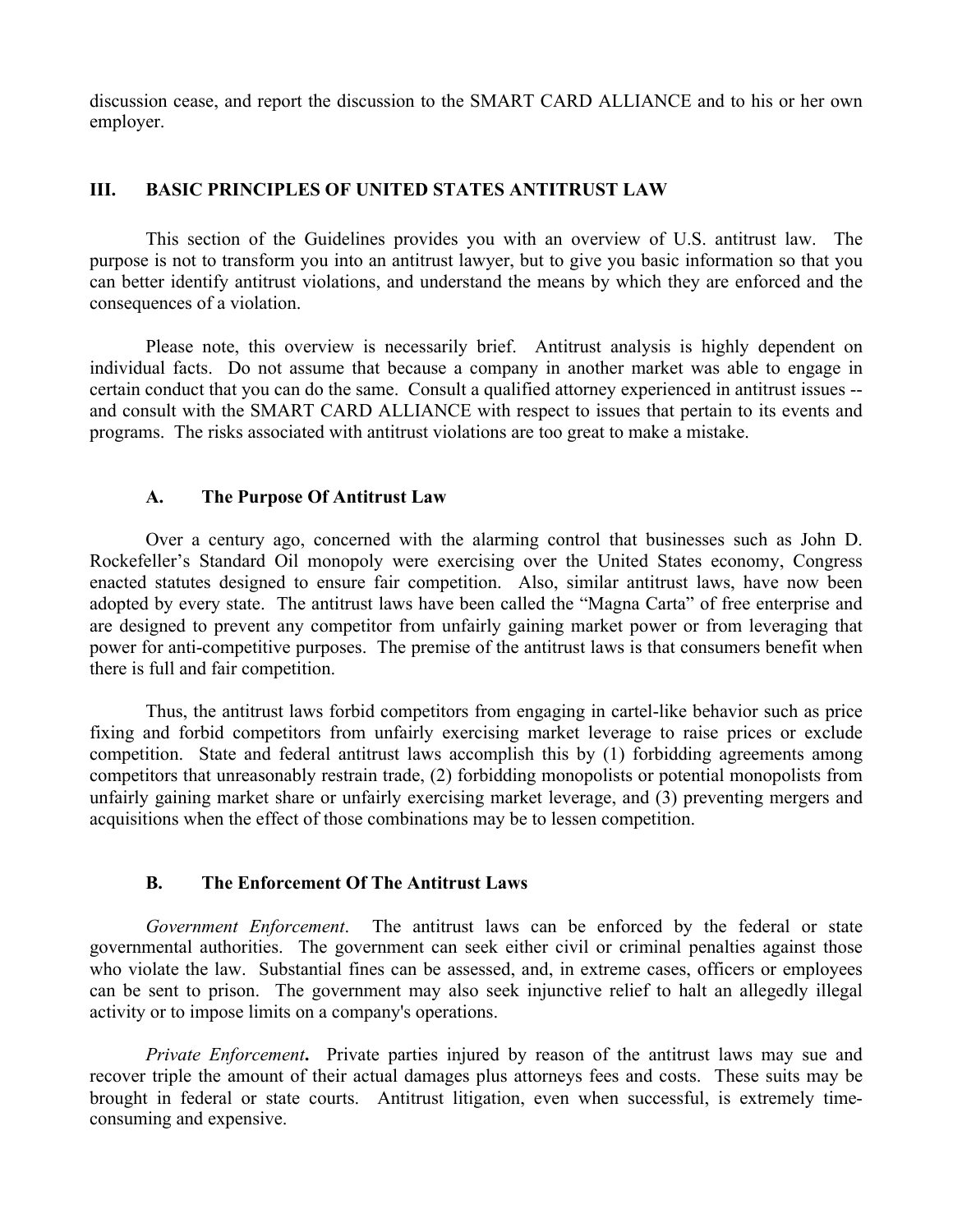#### **C. The Consequences Of A Violation**

A violation may result in civil and even criminal penalties against the violator. The violation of certain antitrust laws is a felony and individual violators may be fined up to \$350,000 and sent to prison for up to three years. Companies may be fined up to \$10,000,000 and forced to disgorge any profits realized from the illegal activity. Most commonly, violators of the antitrust laws face civil lawsuits in which the injured plaintiff may recover triple the amount of their actual damages plus attorneys' fees and costs. Violators may also be subject to court-ordered injunctions, which can significantly impede the violator's business activities.

Further, the cost of defending against criminal and civil competition claims can be substantial (*e.g.*, lawyers' fees), even if the defense is ultimately successful. For this reason, a cautious approach is advisable -- do not put yourself in situations that can later be mischaracterized as having antitrust implications.

#### **D. Agreements that Unreasonably Restrain Trade.**

In simple terms, state and federal laws prohibit any agreement that creates an unreasonable restraint of trade. A trade restraint is any interference with the usual forces of competition in the market. For example, an agreement among competitors to fix prices creates a restraint of trade because consumers will be deprived of the benefit of price competition. To prove a conspiracy in restraint of trade one must (1) prove an *agreement* between separate individuals or entities and (2) demonstrate that the agreement is *unreasonable*.

*Agreement*. The term "agreement" is broadly defined by the antitrust laws. An agreement does not need to be in writing or expressed. To the contrary, an informal understanding or a "knowing wink" can be an unlawful agreement. For example, assume that one of three competitors in a meeting stated, "It would be nice if prices went up tomorrow." If the competitors raised their prices the next day, they may be guilty of an agreement to fix prices despite the fact that the competitors did not appear to reach a formal agreement. Even exchanging information with a competitor about current prices or costs can be unlawful if it can be shown to have raised or stabilized prices.

*Separate Entities.* The requirement that there be separate entities is also important. For example, a parent and subsidiary corporation will be considered a single entity and therefore incapable of conspiracy. By contrast, two competitor corporations engaged in a joint venture remain independent entities in the eyes of the antitrust law and are thus capable of entering into an illegal conspiracy.

*Unreasonable Restraint on Competition.* Once an agreement among competitors is demonstrated, the next step is to prove that the agreement unreasonably restrains competition. Certain trade restraints are so injurious to competition that they are *per se* or automatically unreasonable. There is no defense to a *per se* violation of the antitrust laws. Courts will not consider the business justifications, no matter how plausible for such an agreement, and it will ignore the good motives of the involved parties. When detected, *per se* violations frequently result in guilty pleas, settlement agreements, substantial liability, and even fines or imprisonment.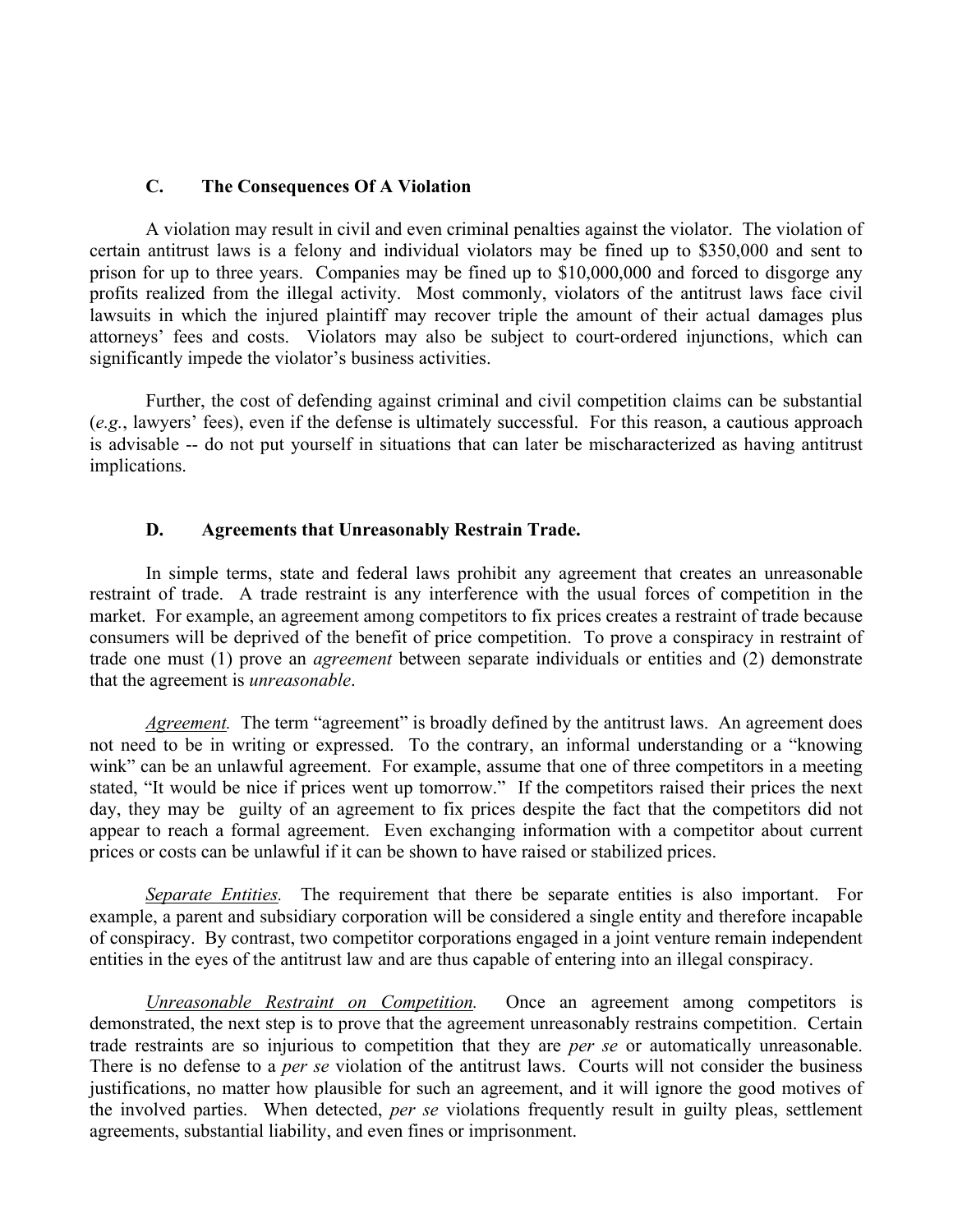The following is a list of agreements that create *per se* unreasonable trade restraints. Agreements in this limited category are absolutely prohibited by the antitrust laws.

> *Price Fixing.* Any agreement or understanding between two or more competitors to fix prices are *per se* unlawful and prohibited. For example, it is *per se* unlawful for two competitors to agree on the prices they will charge their customers. This prohibition is broader than you might think. Price fixing includes any agreement that tends to affect prices or a material term of price. It also includes agreements to set a minimum or maximum price or that tends to stabilize prices. Significantly, in order to be unlawful, it is not even necessary that competitors reach, or even discuss, an ultimate price. Any agreement that affects prices is prohibited.

> *Production or Output Restrictions.* Agreements between competitors that restrict production or output are *per se* unlawful and prohibited. Competitors may not agree upon production restraints and quotas.

> *Allocation of Customers.* Agreements between competitors to allocate customers among themselves are *per se* unlawful and prohibited. This can take the form of one competitor agreeing not to take new business or to not take business from another competitor. Simply stated, competitors must independently choose their business relationships.

> *Allocation of Territories*. Agreements between competitors to allocate territories or geographic markets among themselves are *per se* unlawful and prohibited. Competitors must independently choose where to do business. Thus, for example, any agreement or understanding between competitors as to where they will sell their services is unlawful.

> *Group Boycotts*. Competitors may not agree to refuse to do business with a particular supplier or customer if the purpose or effect of that agreement is to unreasonably limit competition. This could include, for example, an agreement between two or more companies not to deal with a particular supplier or distributor.

> *Tied Selling or Tying Arrangements*. Tied selling is the practice of requiring a customer to buy one product as a condition of buying another product. For example, under certain circumstances the manufacturer of a product could not require its customers to buy spare parts or supplies as a condition of purchasing the product.

In contrast to the above list of *per se* illegal agreements, most agreements simultaneously create trade restraints while advancing legitimate business purposes. For example, two competitors may agree to jointly produce a product that neither could efficiently produce alone. Such an agreement has anti-competitive effects (the involved parties will no longer compete) and pro-competitive effects (efficiency). Where the resulting trade restraint is not a *per se* violation, antitrust law applies a balancing test called the "rule of reason" to weigh the anti-competitive restraints caused by the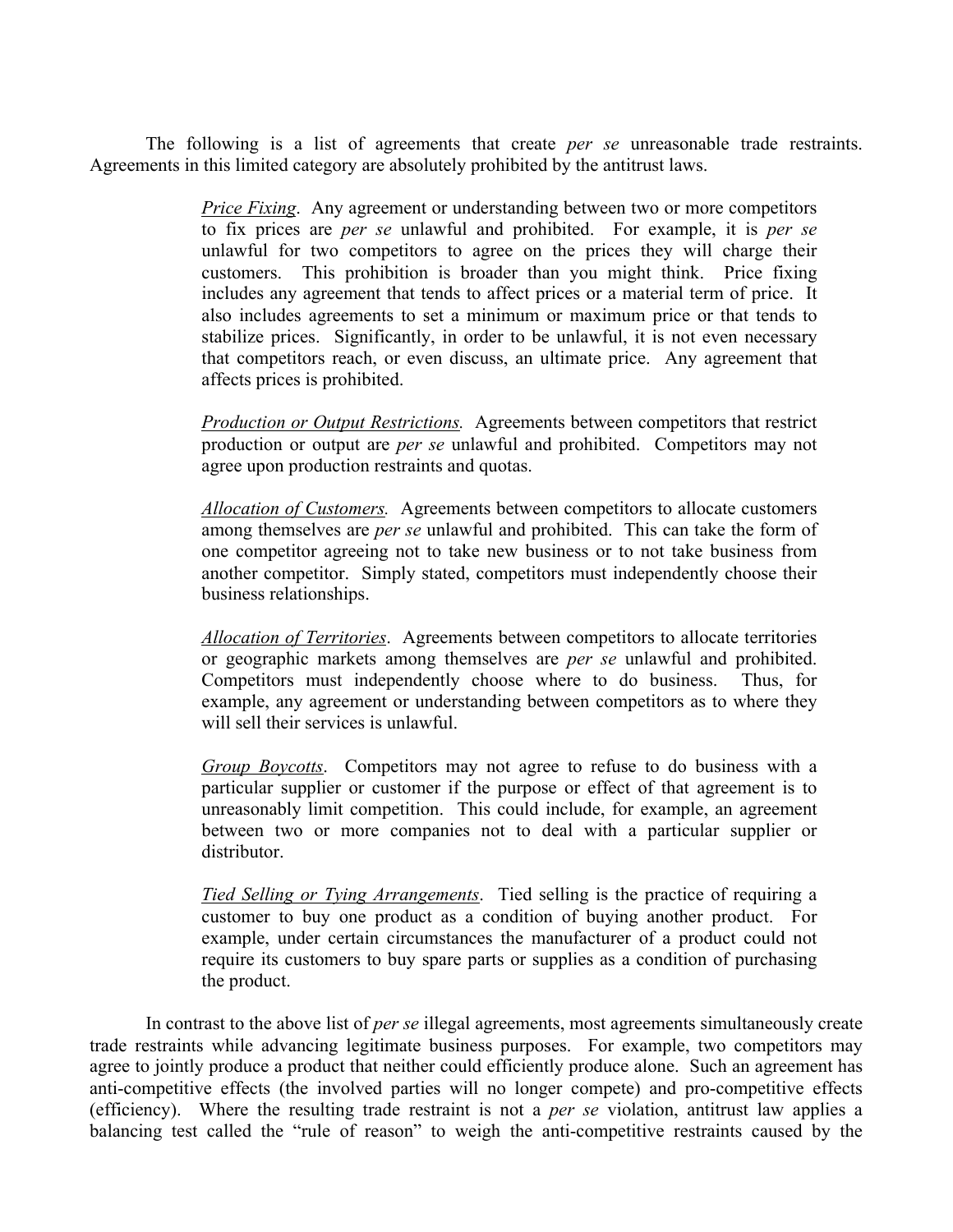agreement against its pro-competitive benefits. If, on balance, the agreement is pro-competitive, the agreement is deemed reasonable and lawful. Under this analysis, courts will consider a number of factors including the motives of the parties, all reasonable business justifications for a particular agreement, and the impact of the agreement in the product and geographic markets.

A rule or reason analysis is often complicated. There is no bright-line test for determining whether a particular agreement is, on balance, pro-competitive. This is a "gray" area of antitrust law where experts will frequently disagree. Any of the following agreements may be an antitrust violation depending on the circumstances.

> *Exclusive Dealing.* Exclusive dealing agreements typically involve a buyer that agrees with a seller not to purchase from the seller's competitors. For example, a manufacturer might agree to contract exclusively with one particular distributor. Such exclusive dealing agreements are generally lawful and enforceable. Exclusive dealing is an unreasonable restraint of trade only when a significant fraction of buyers or sellers are frozen out of the market by the exclusive deal. Whether any particular agreement is reasonable will depend upon a close analysis of its scope and duration in light of market conditions and the extent to which it may foreclose competition.

> *Reciprocal Dealing*. Reciprocal dealing typically occurs where one party buys goods from another party with the understanding that the second party will buy goods from the first. Reciprocal dealing is not unlawful unless it is used coercively or anticompetitively. For example, if one party refuses to sell unless the other party reciprocates, this may constitute the type of coercion prohibited by the antitrust laws. It is more problematic when one supplies less market power and the reciprocation requirement forecloses competition.

> *Joint Venture.* A joint venture is an integration of operations among two or more separate persons or entities in which: (1) the enterprise is under the joint control of the owners and (2) the enterprise creates significant competitive efficiencies such as permitting the development of a new technology, new product, or entry into the new market or expanded output. Legitimate joint ventures (joint ventures where resources are integrated to produce a new product or service) are generally legal. Thus, participants in a legitimate joint venture may engage in activity, such as joint setting of prices, that would normally be condemned as *per se* illegal, so long as the venture is, on balance, pro-competitive.

### **E. Monopolization**

The antitrust laws also prohibit monopolization and attempted monopolization, which is the ability of one company to dominate a particular market or to attempt to do so. This prohibition does not require an agreement between two or more entities. Instead it applies to the unilateral conduct of any business with significant market power. Put simply, if a company has significant power in a particular product and geographic market, that company may not engage in predatory conduct for the purpose of creating or maintaining a monopoly or damaging a particular competitor.

The antitrust laws do not prohibit monopoly power by itself. Any company can legally gain monopoly power if accomplished through legitimate means such as offering superior products,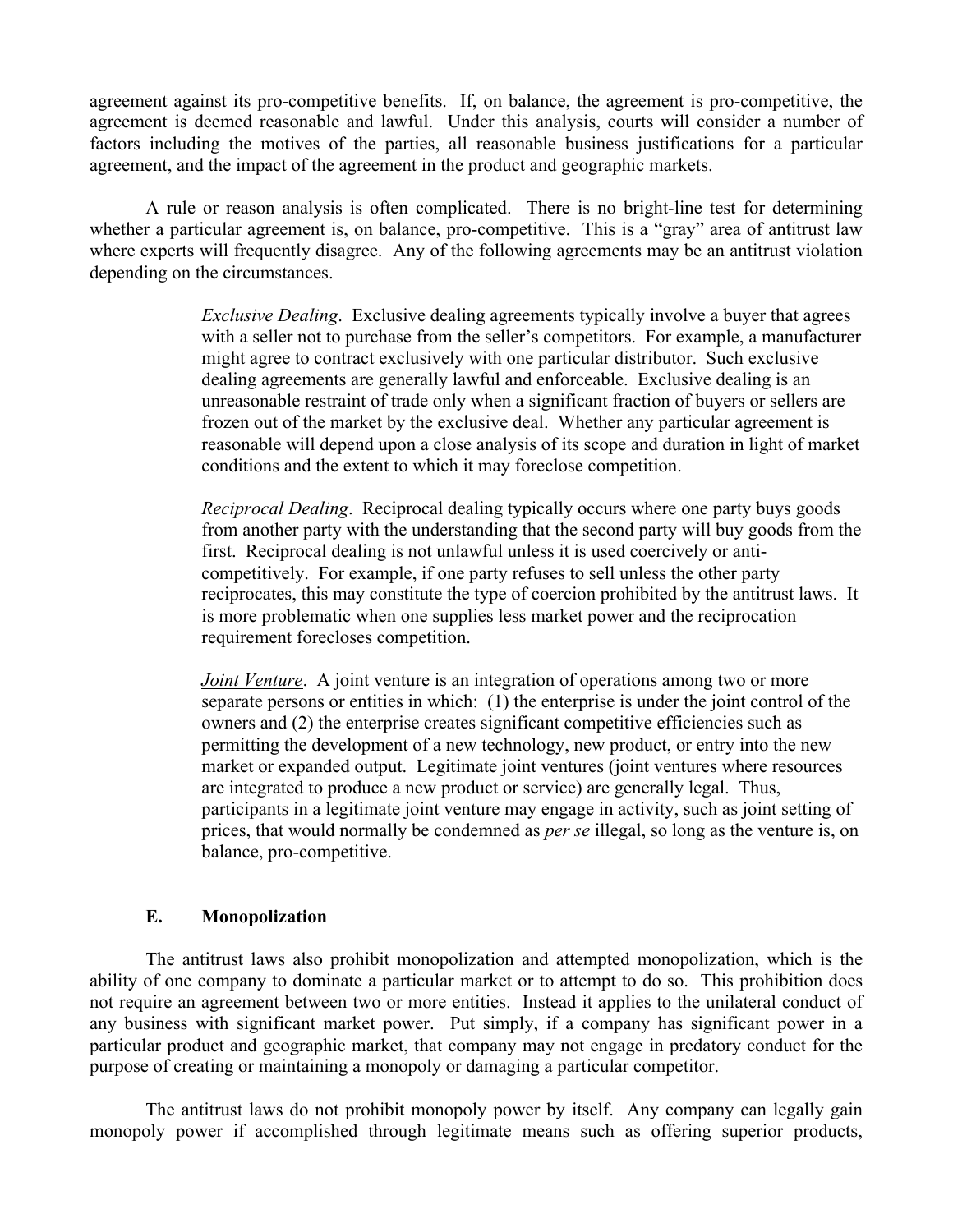superior services, efficiency, and initiative, or by virtue of government regulation. However, a monopolist may not engage in tactics that are not designed to serve its customers but, instead, are designed to maintain, enhance, or expand its monopoly power by excluding competition or damaging a particular competitor. Examples of illegal predatory conduct include the following:

> *Predatory Pricing*. A monopolist may not sell its products at an "unreasonably low" price for the purpose of eliminating competition. An "unreasonably low" price would include selling at below cost for the purpose of damaging or disciplining a competitor. Predatory pricing also includes selling products below cost to customers within a particular geographic area or giving away free products with the intent of damaging a competitor. Of course, cutting prices in order to increase business is the very essence of competition. Antitrust laws encourage such price competition. Thus, all below cost pricing is not prohibited.

> *Refusals to Deal*. A monopolist may not refuse to deal with a particular supplier, customer, or competitor if the intent of that refusal is to destroy competition. For example, a company with a dominant market share may not refuse to deal with a particular distributor because that distributor also distributes for a smaller competitive manufacturer.

> *Leveraging*. Leveraging is the practice of using monopoly power in one market to monopolize or attempt to monopolize another market. For example, a monopolist may not use its market power in one geographic area, even if lawfully acquired, to force concessions from suppliers regarding a different geographic area where it faces competition.

# **F. Price Discrimination**

Under the Robinson Patman Act, it may be unlawful to consistently favor one customer, by offering favorable pricing or preferential sales terms, over a competing customer. Additionally, it may be unlawful to demand a discriminatory price from a supplier. This is a complicated, and often counter-intuitive, area of antitrust law. If you believe that your business arrangements implicate price discrimination, consult with a qualified attorney.

# **G. Mergers and Consolidation.**

Antitrust laws also provide a remedy to attack a business's growing market power even before there is proof that the business is engaged in anti-competitive conduct. These laws prohibit any merger or acquisition which may substantially lessen competition in any relevant geographic market.

The competitive concern in any merger is whether the resulting entity will itself be so powerful that it can exercise power by imposing anti-competitive prices or terms without fear of losing significant market share. Alternatively, the concern is whether the merger leaves the market so concentrated that the small number of firms remaining in the market place will be able to expressly or tacitly collude on prices or terms. The following section describes the basics of how to determine whether a business has market power or if a market is too concentrated.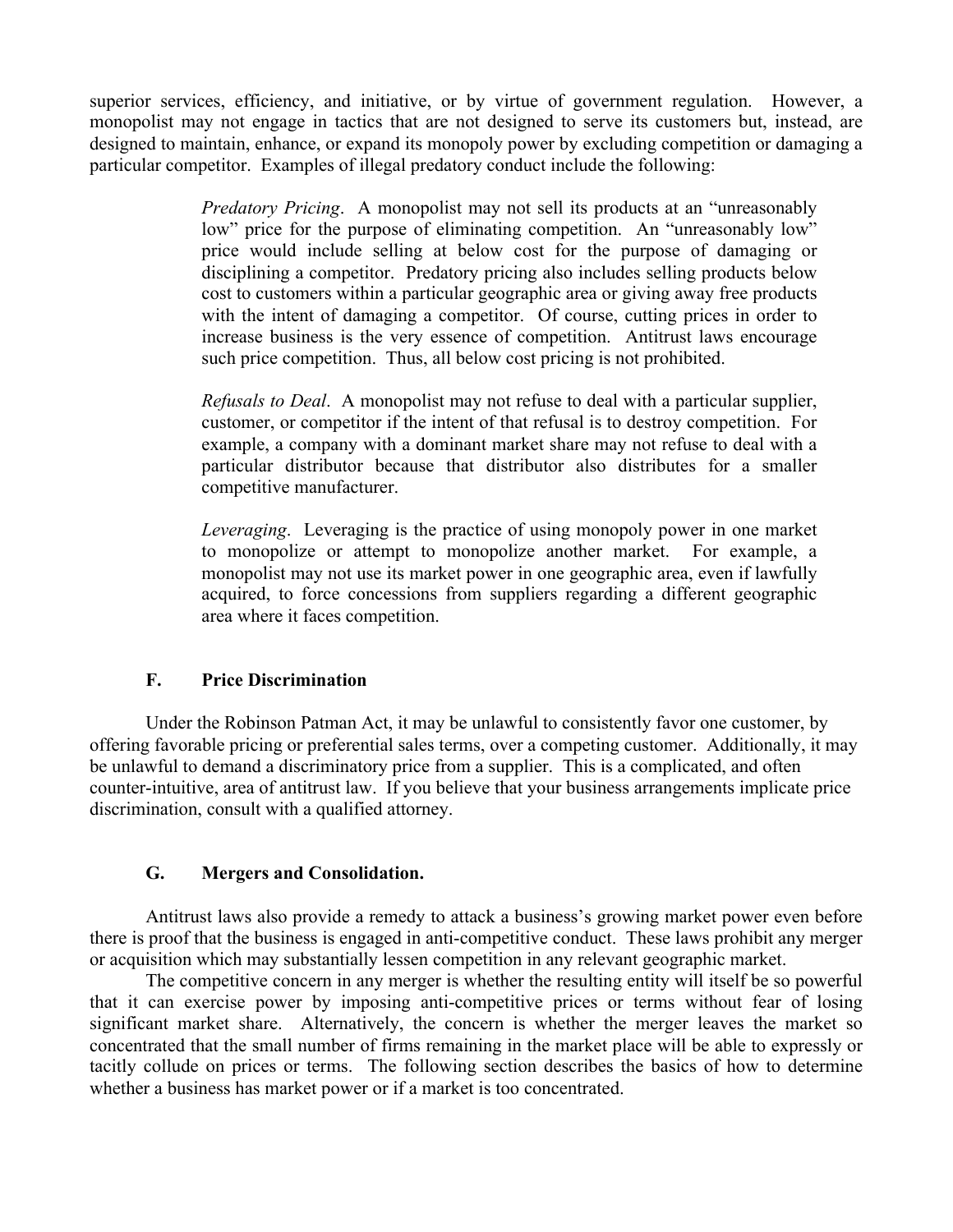## **H. Determining Market Power.**

Except in the case of conspirators engaging in *per se* anti-competitive actions such as price fixing, every potential antitrust claim involves an analysis of the market. This is usually done through the testimony of expert witnesses. The first step in this analysis is to determine the relevant product and geographic markets. The relevant product market includes all goods and services that compete directly or are otherwise valid substitutes. The relevant geographic market is the area of "effective competition" in which a purchaser can find alternative sources.

Once the relevant product and geographic markets are defined, the next step is to establish that the alleged restraint has an adverse effect in that market. This is usually accomplished by showing market power. Market power is defined as the ability to raise price without fear of competitive reprisal. In other words, market power exists whenever a competitor can raise prices above the levels it could charge in a competitive market. Implicit within the definition of market power is either lack of competition or the ability to exclude competition. The main obstacles to the achievement of market power include the readiness of a firm's customers to take their business elsewhere, or the presence of numerous rivals who can and will expand their business to satisfy buyers repelled by the price increase.

The existence of market power is usually established by market share. Conventionally, a 50- 55% market share is the benchmark for the existence of market power. However, in certain cases, a smaller market share may be enough. The question is whether the firm exercising market power has the ability to exclude competition or to raise prices above competitive levels.

# **I. Exemptions.**

Even where all of these elements are proven, the conduct in question may not be unlawful. There are many types of industries or business activities that enjoy partial or complete protection from the antitrust laws. The most commonly applied exemptions include:

*State Action Exemption*. The courts have ruled that anticompetitive conduct by public and private entities may be exempt from the antitrust laws if it is required or compelled by state law. Generally, the conduct must be part of a clearly articulated and affirmatively expressed program by the state legislature to replace competition with regulation and the anticompetitive effects must have been clearly foreseeable. Also, if the activity is that of a private person, as opposed to a state or local government agency, the conduct must be actively supervised by a governmental regulatory agency acting pursuant to state law.

*Solicitation of Government Action*. The First Amendment to the United States Constitution protects the rights of companies to petition the government. Thus, it is not a violation of the antitrust laws for competitors to jointly lobby the government, even if the result these competitors seek is anti-competitive. Thus, railroads can legally lobby for laws that restrict the operation of truckers without violating the antitrust laws. Competitors are also permitted to engage in joint litigation activity without violating the antitrust laws. The exception is when the litigation is a "sham" designed to for no legitimate purpose other than to impose burdens upon rivals.